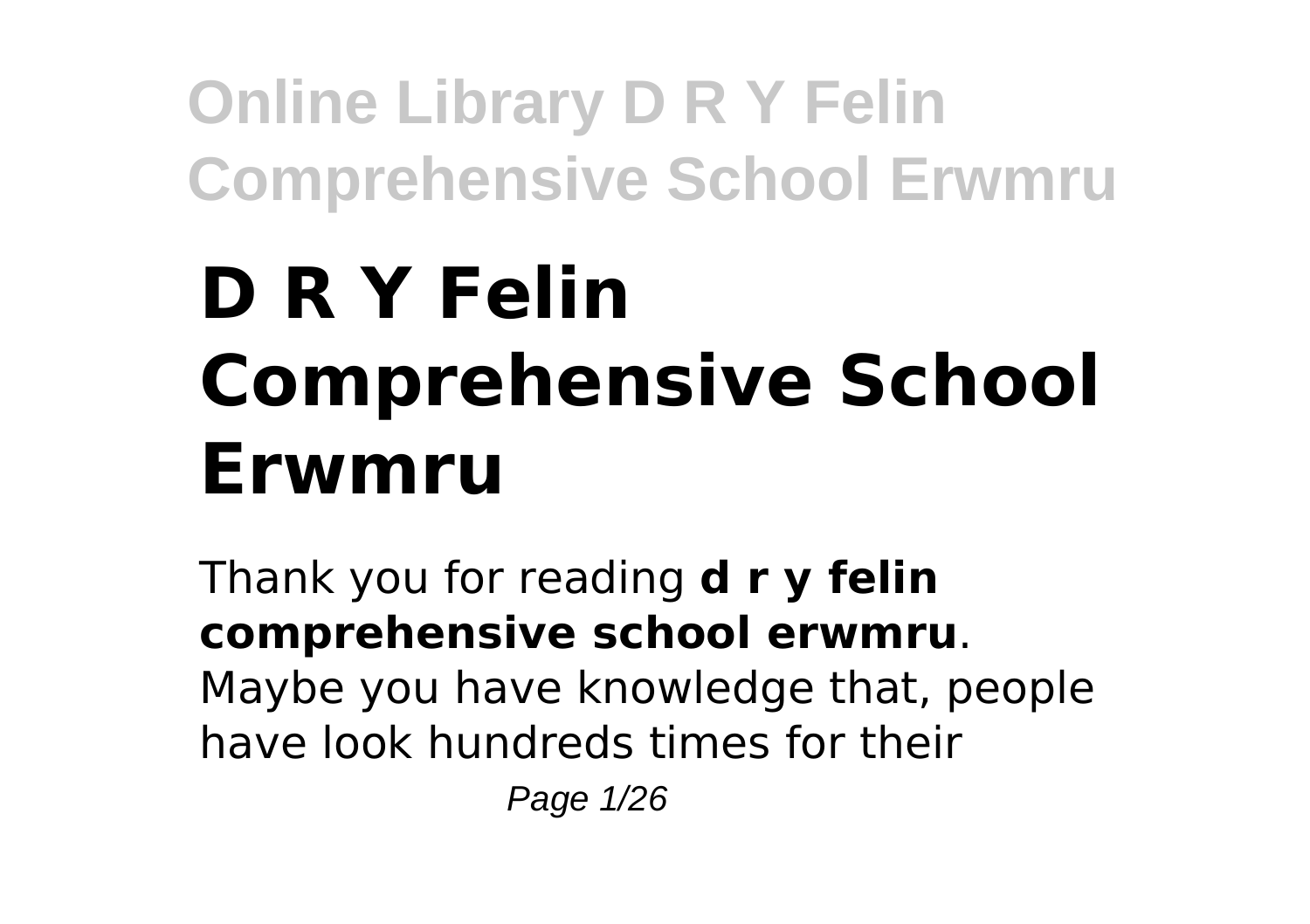favorite novels like this d r y felin comprehensive school erwmru, but end up in malicious downloads. Rather than enjoying a good book with a cup of coffee in the afternoon, instead they cope with some harmful bugs inside their desktop computer.

d r y felin comprehensive school erwmru

Page 2/26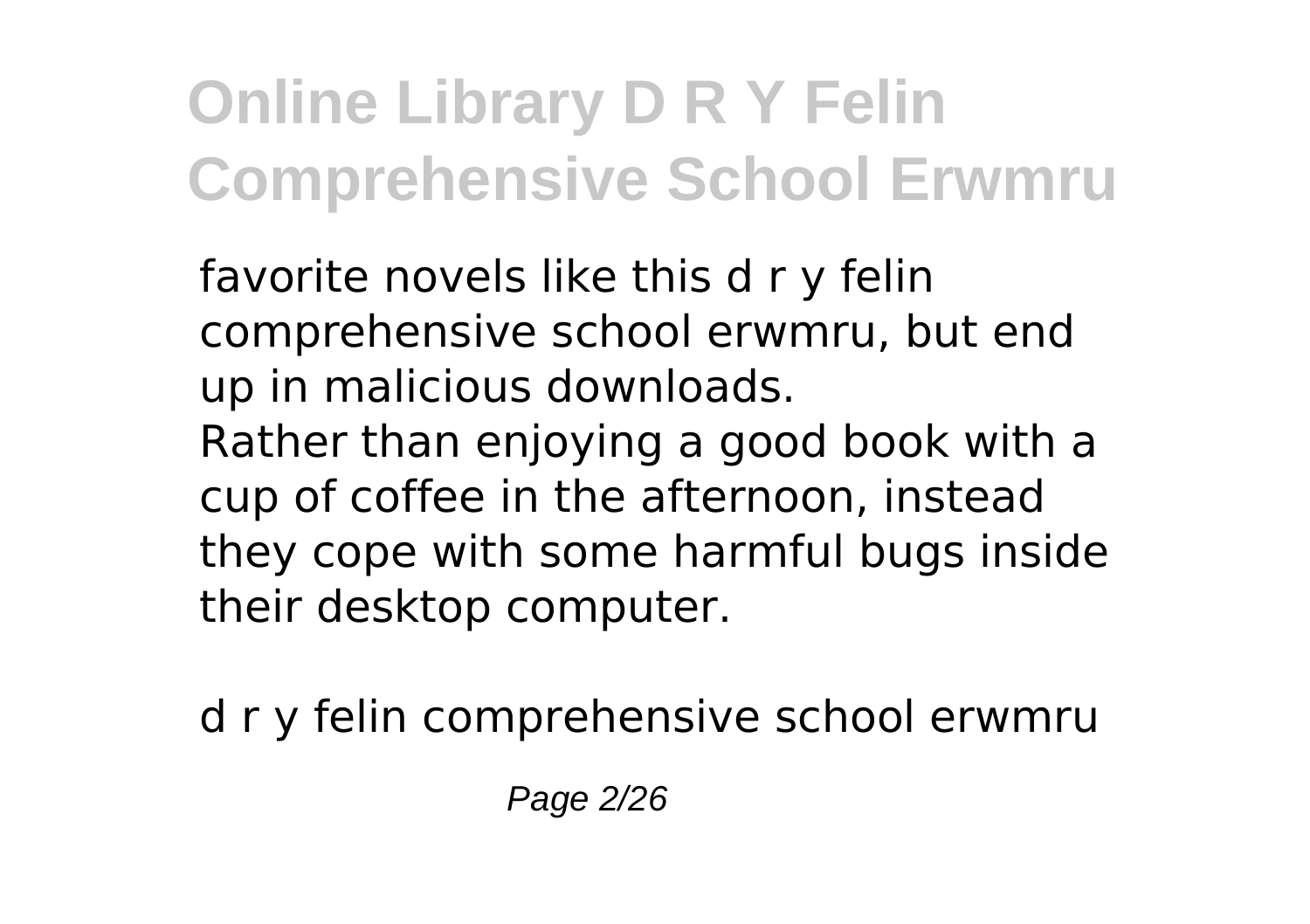is available in our book collection an online access to it is set as public so you can download it instantly.

Our books collection saves in multiple locations, allowing you to get the most less latency time to download any of our books like this one.

Merely said, the d r y felin

comprehensive school erwmru is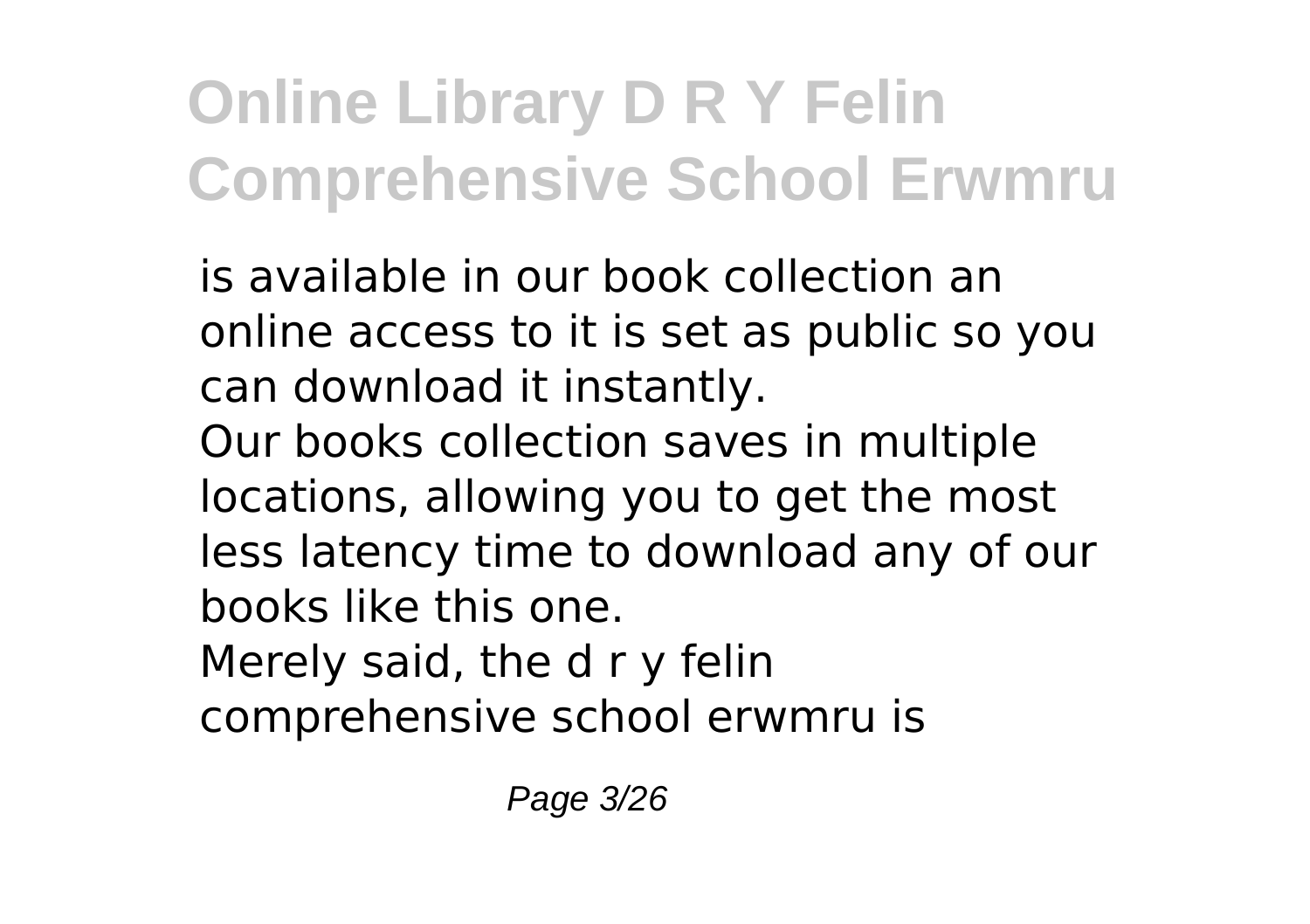universally compatible with any devices to read

After more than 30 years \$domain continues as a popular, proven, low-cost, effective marketing and exhibit service for publishers large and small. \$domain book service remains focused on its original stated objective - to take the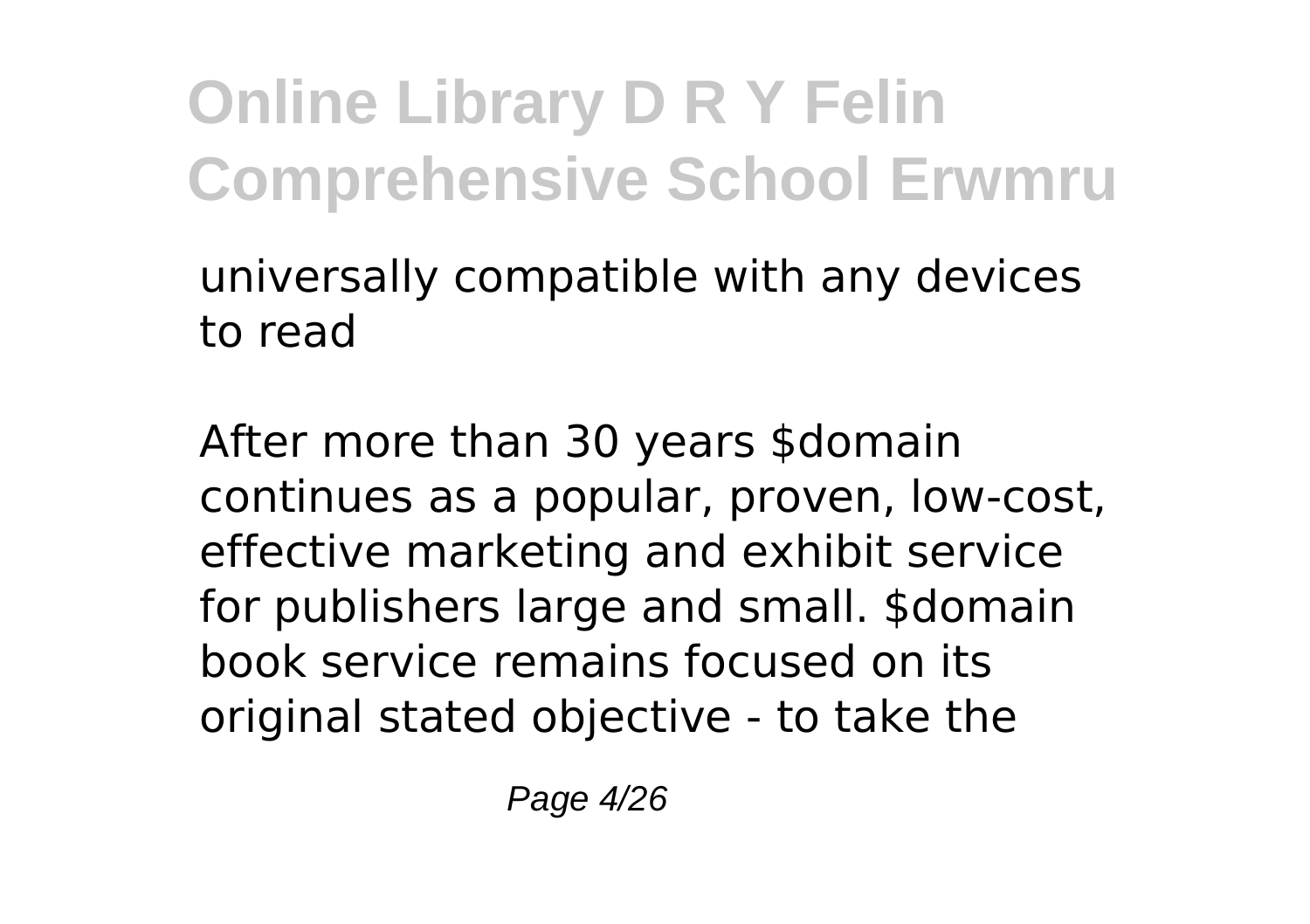experience of many years and hundreds of exhibits and put it to work for publishers.

### **D R Y Felin Comprehensive**

On the day's that your child has PE, they are required to wear their PE kit to school for the day. Parents have requested an outer garment. The jumper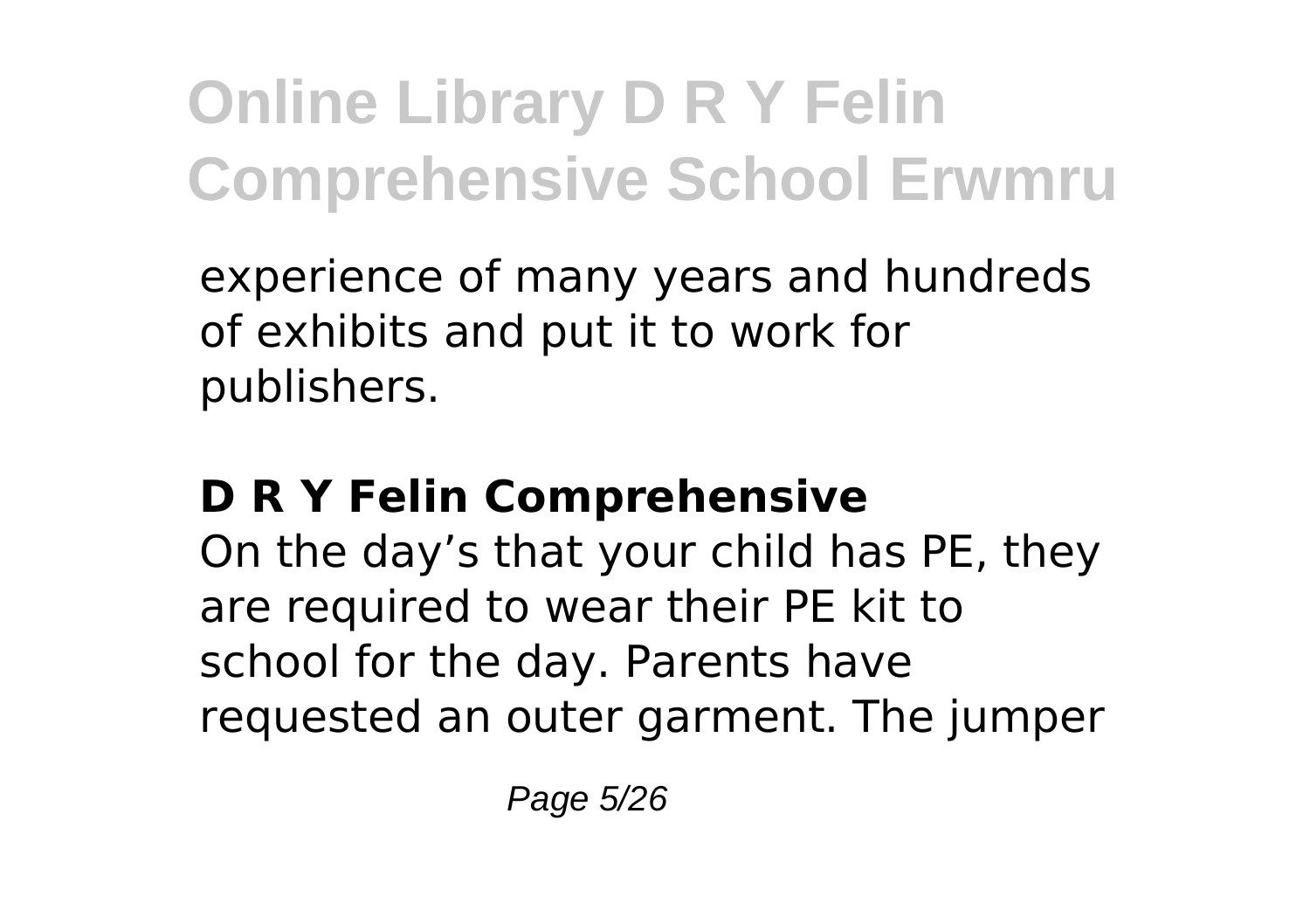below is available from our main supplier – Bergoni from £15.99 each.

**Dwr-y-Felin Comprehensive School** Dŵr y Felin Comprehensive School is an English-medium, 11-16 mixed comprehensive school in Neath Port Talbot. It has 1,131 pupils on roll. Pupils are drawn from an area that includes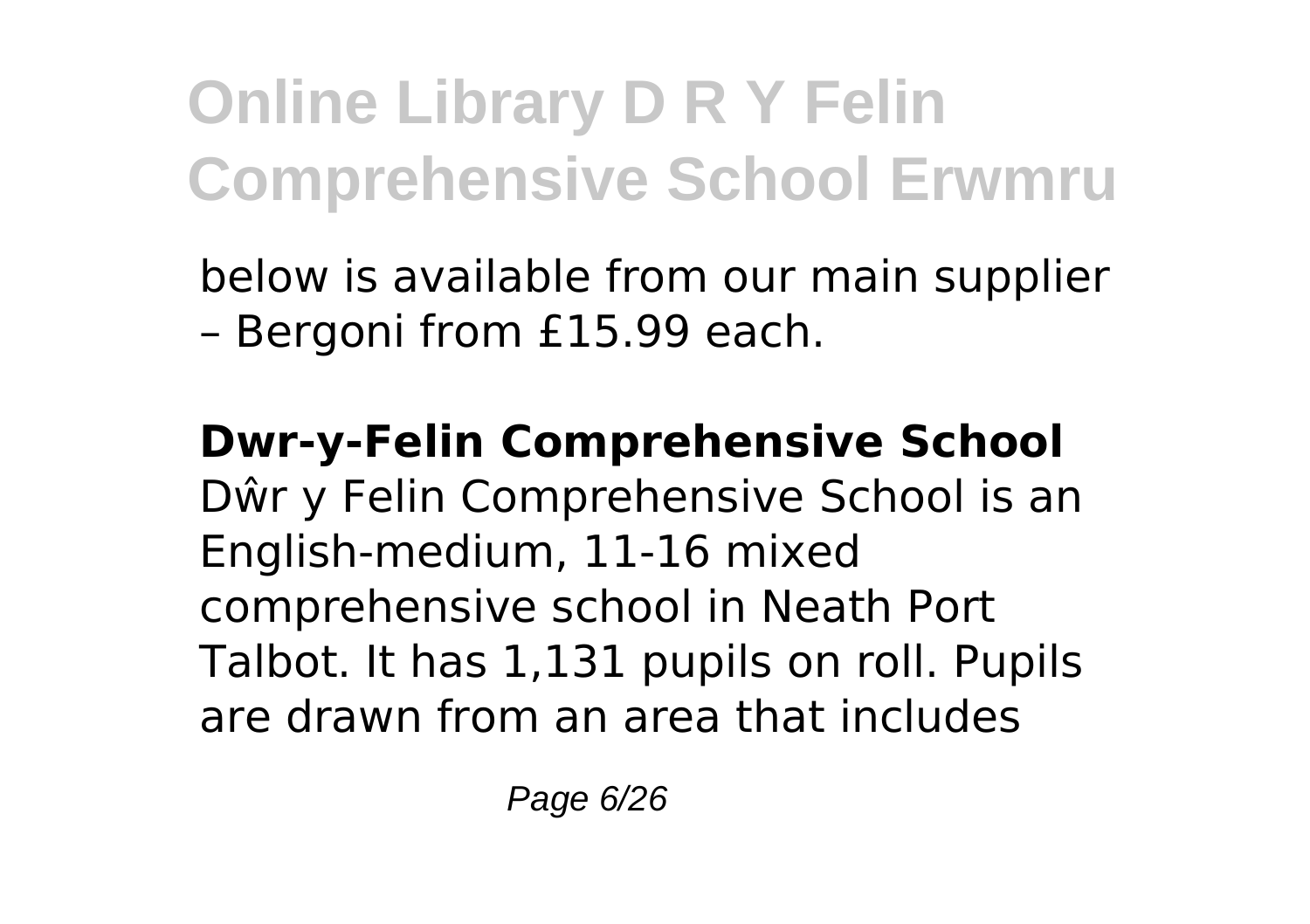Neath and the surrounding area. Just over 14% of pupils live in the 20% most deprived areas of Wales.

### **Dwr Y Felin Comprehensive School - Hwb**

About our School. Dwr-y-Felin is a very successful and well established school serving the centre of Neath and outlying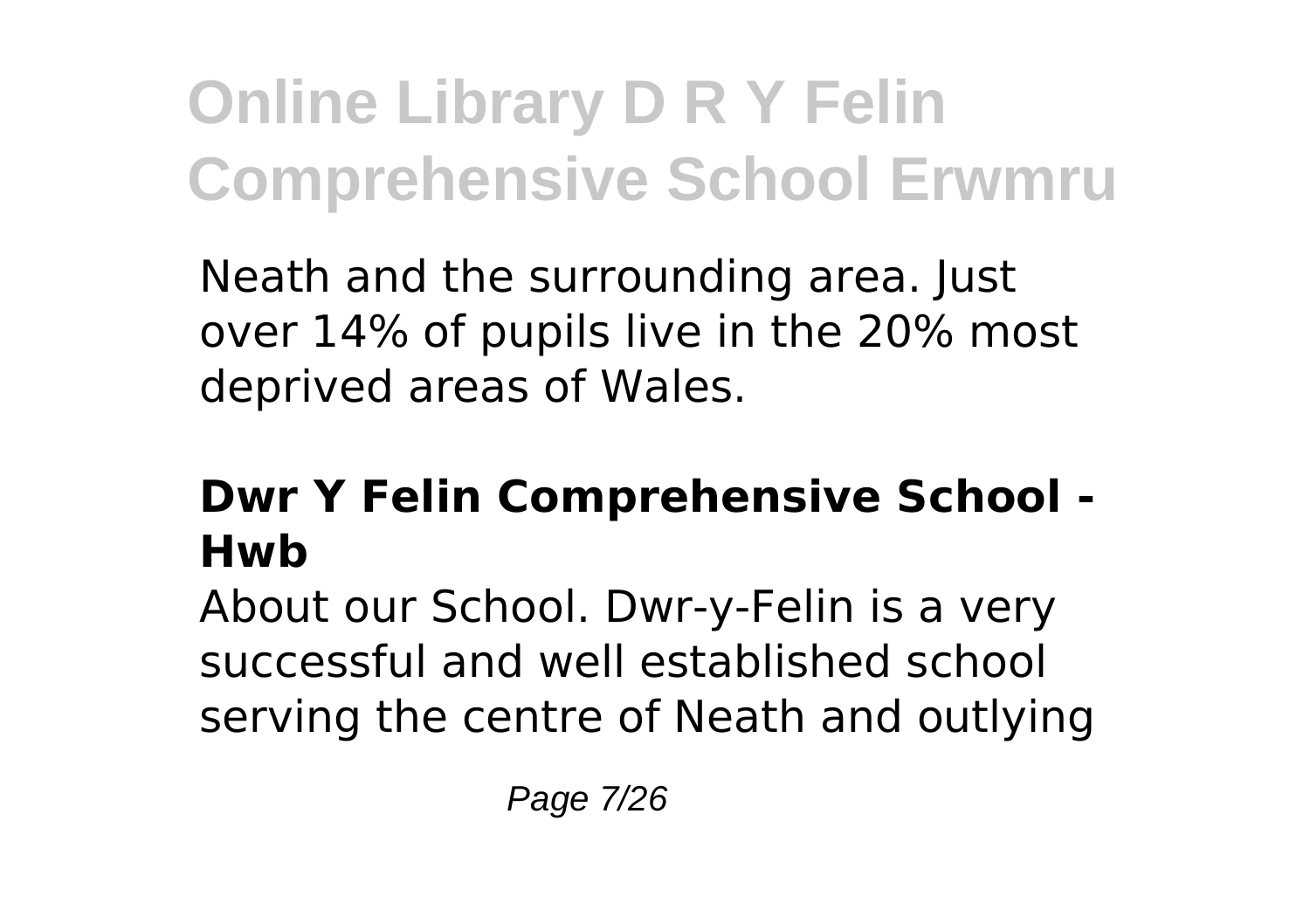areas. We have a strong tradition of academic excellence coupled with a desire to ensure that all our pupils reach their full potential.

**About our school - Dwr-y-Felin Comprehensive School** Dwr-y-Felin School (in Welsh: Ysgol Gyfun Dŵr-y-Felin) is a comprehensive

Page 8/26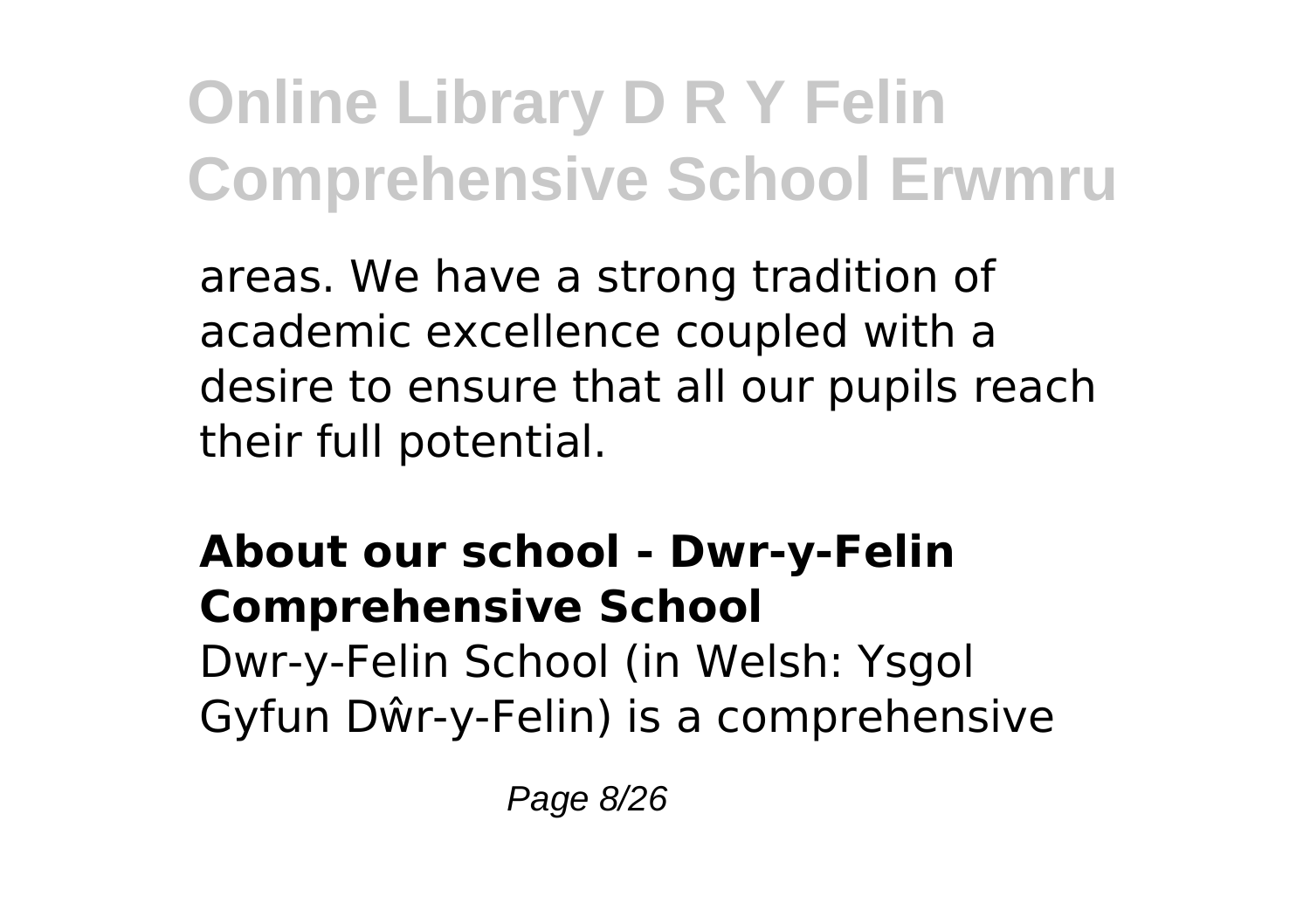school in the town of Neath in South Wales.

#### **Dwr-y-Felin Comprehensive School - Wikipedia**

At Dŵr y Felin Comprehensive School, leadership responsibilities have been distributed to many staff who have contributed significantly to the school's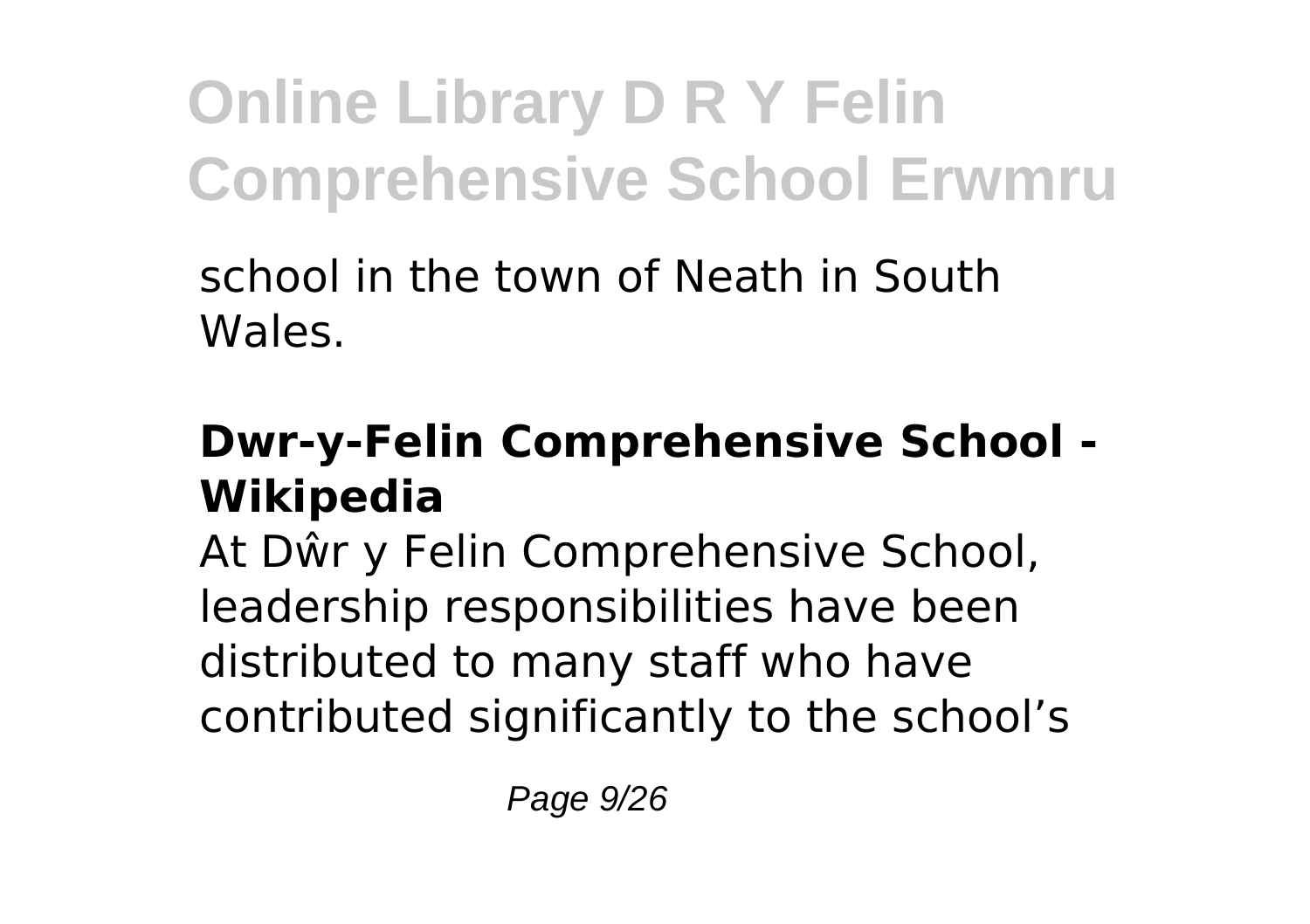improvement work....

### **Dwr-Y-Felin Comprehensive School | Estyn**

Call or email us Tel: 01639 635161 Fax: 01639 632142 Reception opening hours Monday to Thursday: 7.45am – 4.00pm Friday: 7.45am – 3.30pm Email: dwryfelin@npt.school Write us a letter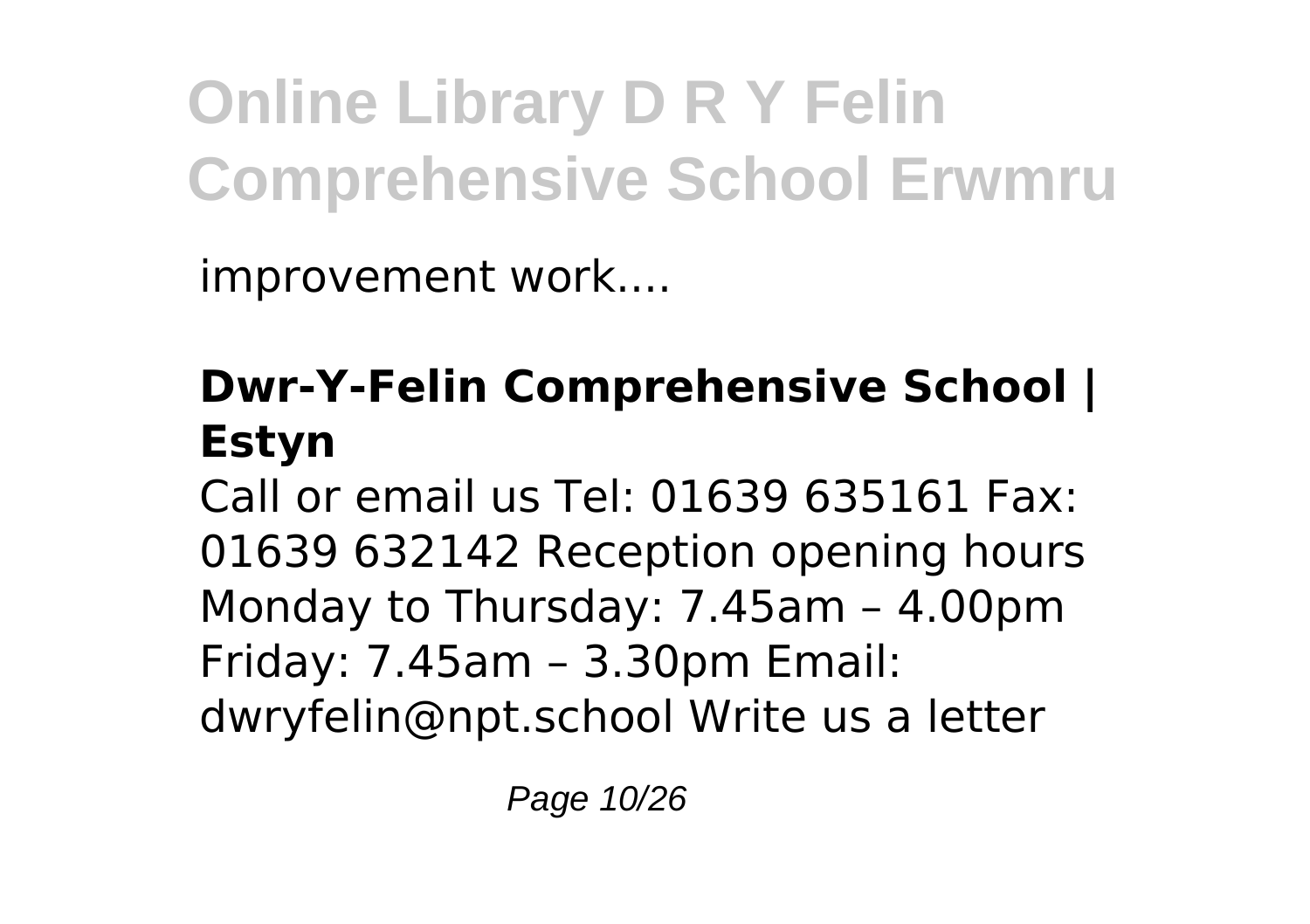Mr…

### **Contact Us - Dwr-y-Felin Comprehensive School**

Dwr-y-Felin Comprehensive School, Neath, Neath Port Talbot. 1,324 likes · 36 talking about this  $\cdot$  1 was here. Dwr-y-Felin is a very successful and well established school serving the centre of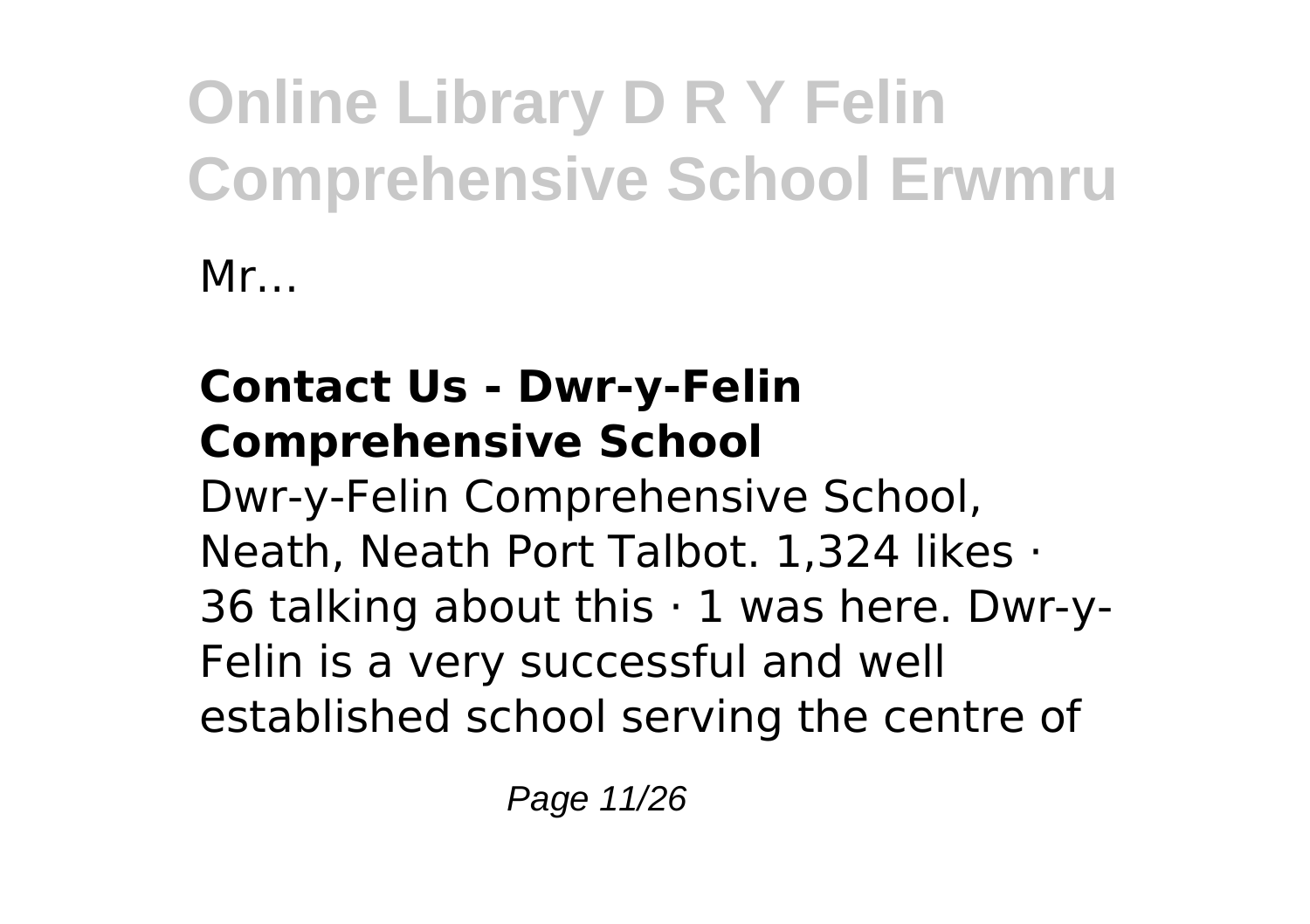Neath...

### **Dwr-y-Felin Comprehensive School - Facebook**

© Dwr-y-Felin Comprehensive School. Dwr-y-Felin Road Neath SA10 7RE 01639 635161

### **Upcoming Events**

Page 12/26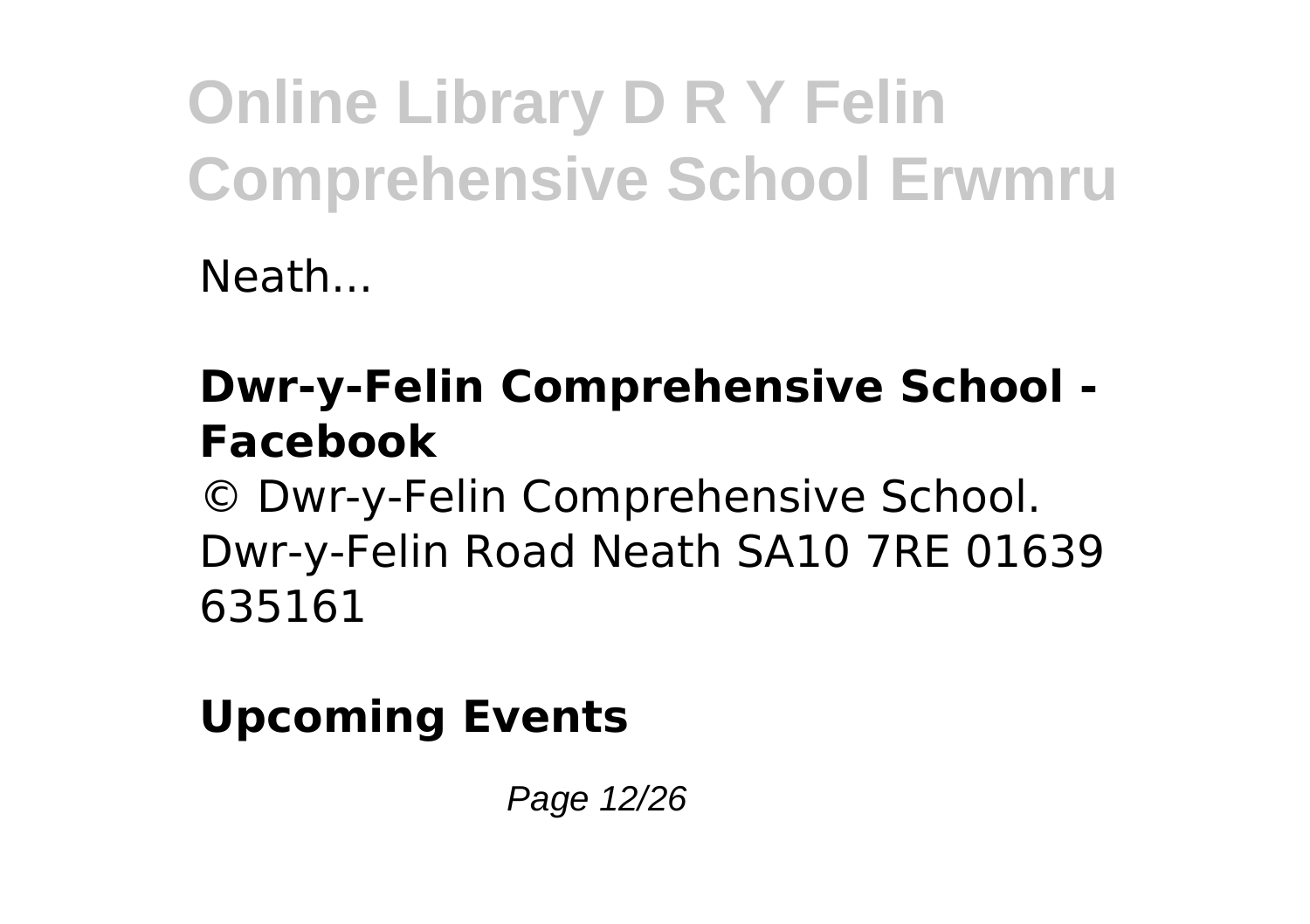The meals we serve at Dwr y Felin have undergone a huge change. The guidelines on school lunchtime provision issued by the Welsh Government and the changing tastes of the pupils have seen a lot of changes in the food that is served. Dwr y Felin is proudly at the forefront of meeting the school meals food based and nutritional standards.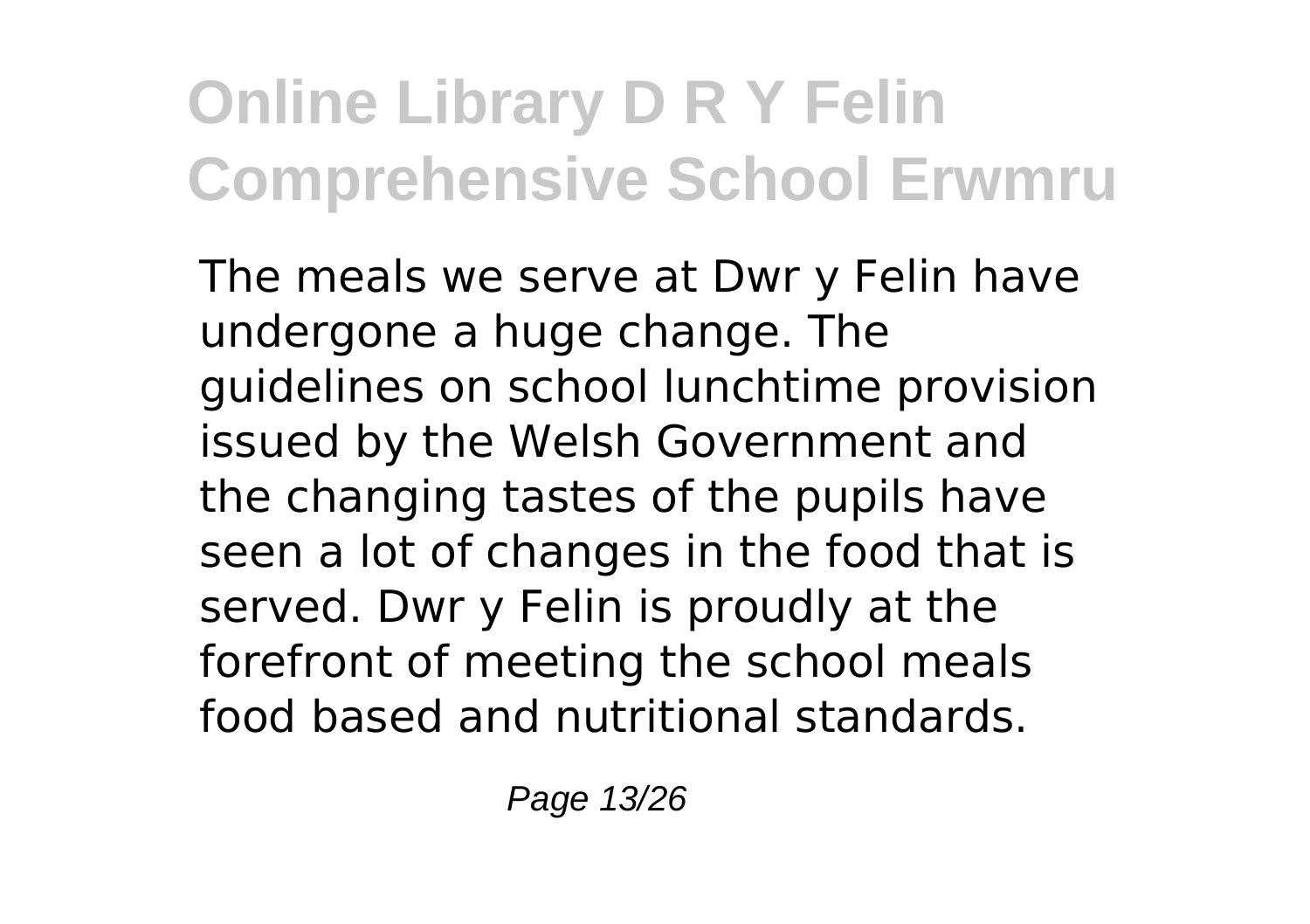We are also responding well to our pupils needs, not only by providing them with home cooked and nutritious food but also making some very popular items.

#### **Catering - Dwr-y-Felin Comprehensive School** Dwr-y-Felin Comprehensive School (in

Page 14/26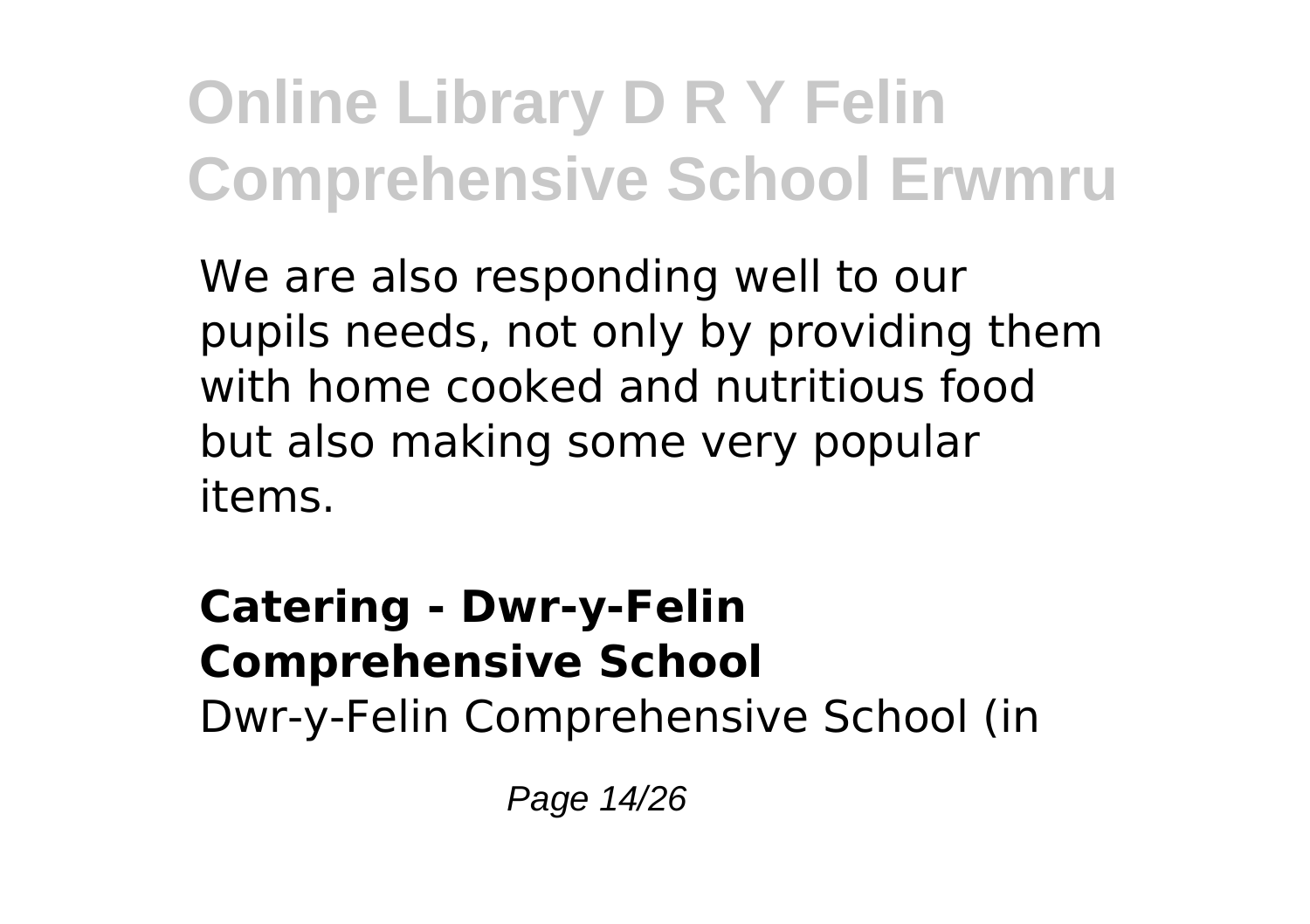Welsh: Ysgol Gyfun Dŵr-y-Felin) is a comprehensive school in the town of Neath in South Wales. The school opened its doors for the first time in September 1973 following the ending of Grammar School education in the Neath area.

### **dwr y felin comprehensive school :**

Page 15/26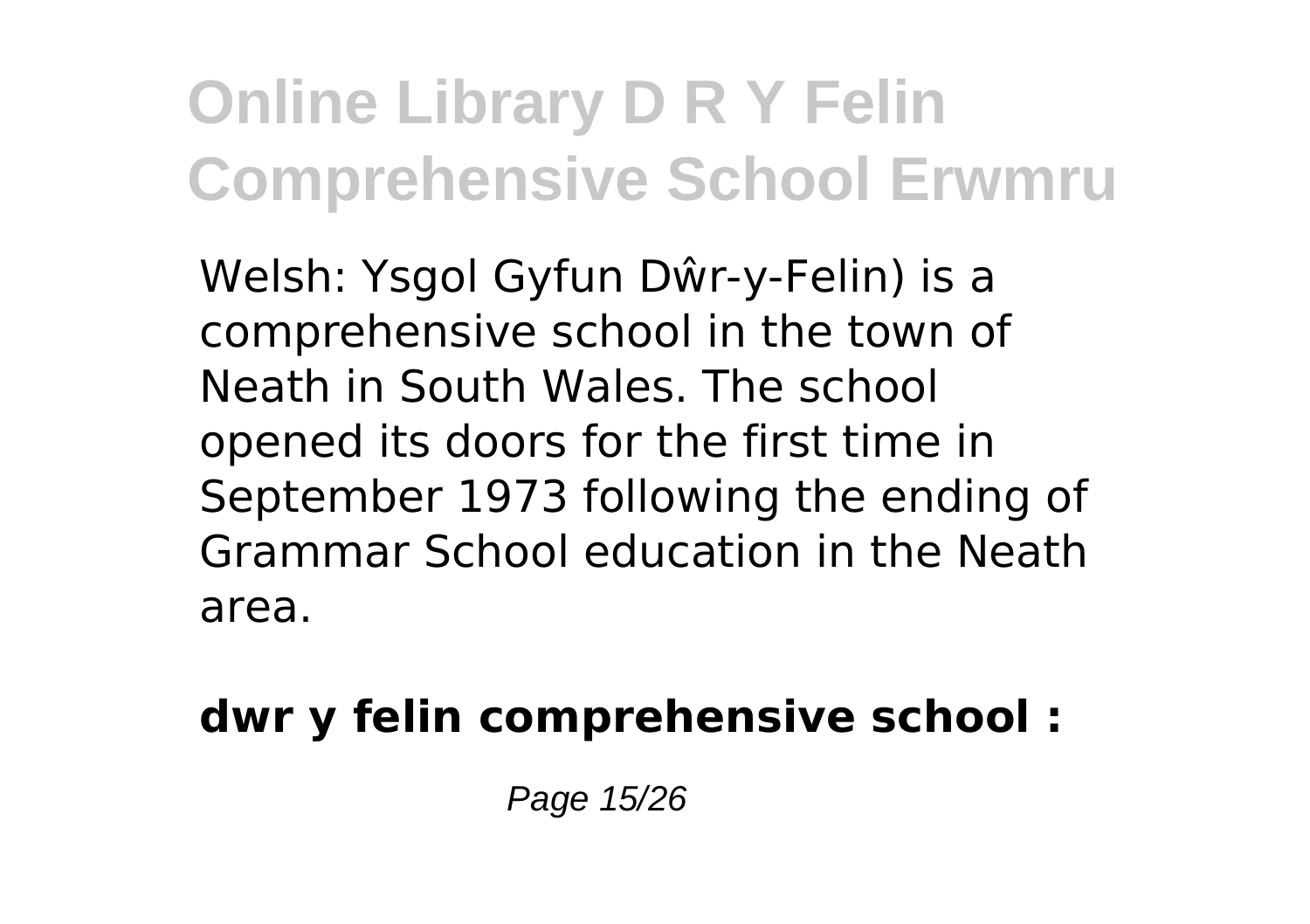### **definition of dwr y ...**

Dwr-y-Felin Road. Neath, Neath Port Talbot. Get Directions. Call +44 1639 635161. ADDITIONAL CONTACT DETAILS. http://www.dwryfelinschool.org. MORE INFO. About. Dwr-y-Felin is a very successful and well established school serving the centre of Neath and outlying areas.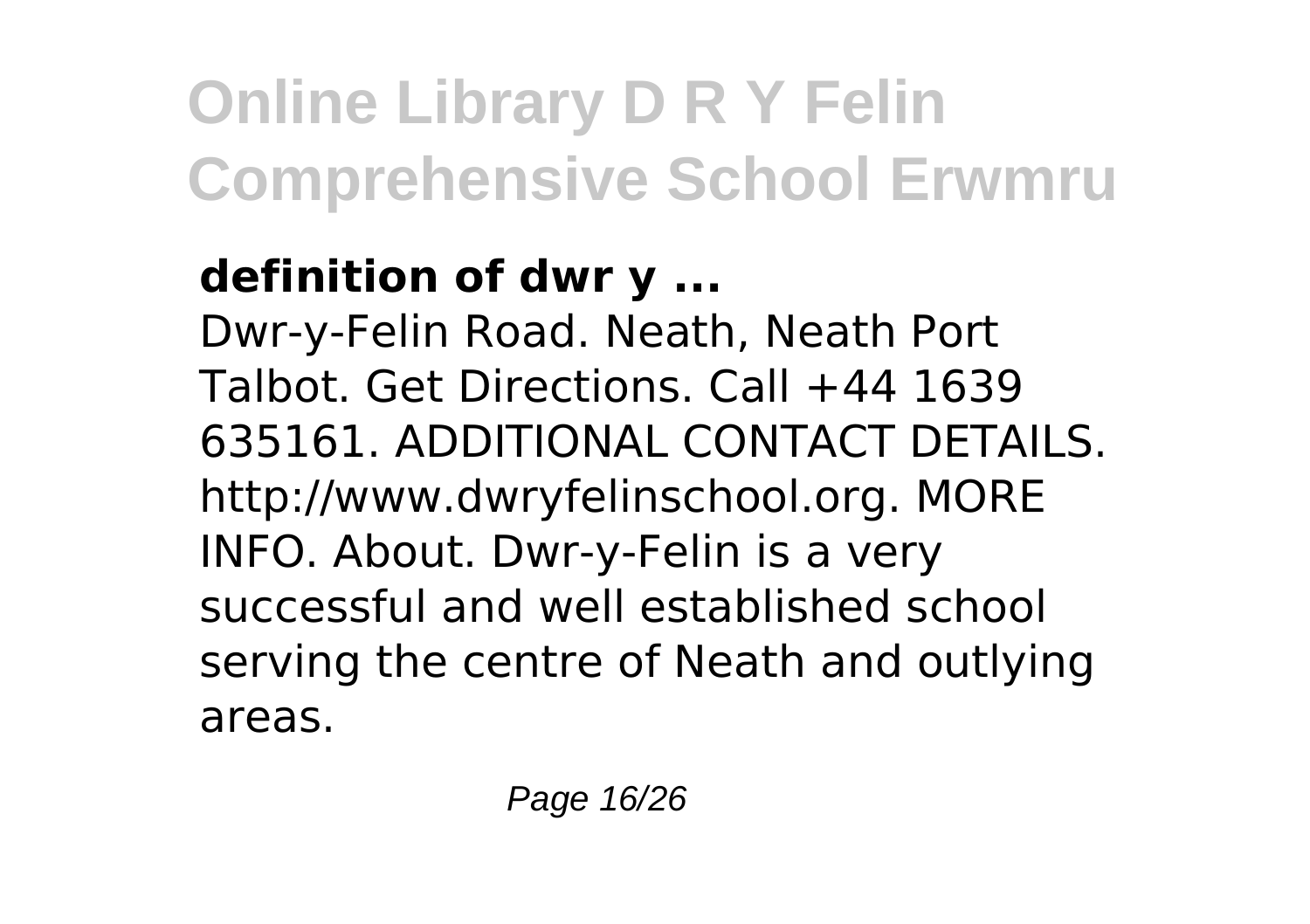### **Dwr-y-Felin Comprehensive School - Neath, Neath Port ...**

Dŵr y Felin Comprehensive School is an English-medium 11-16 mixed comprehensive school in Neath Port Talbot. It has 1,134 pupils on roll. Pupils are drawn from an area that includes Neath and the surrounding area. Just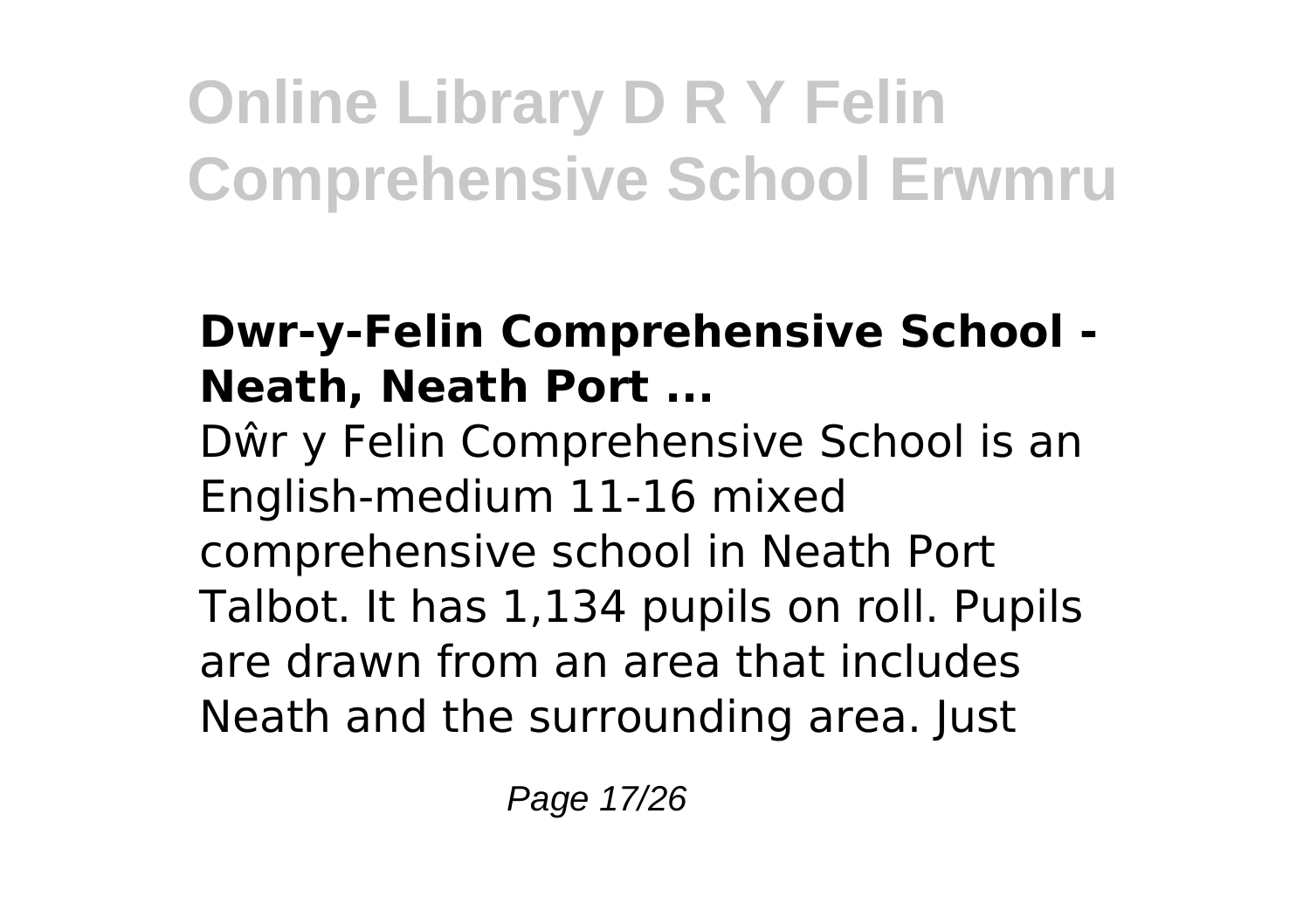over 14% of pupils live in the 20% most deprived areas of Wales and over 17% of pupils are eligible for free school meals.

**Professional learning opportunities that raise standards ...** DŴR Y FELIN COMPREHENSIVE SCHOOL YSGOL GYFUN DŴR Y FELIN Dŵr y Felin

Page 18/26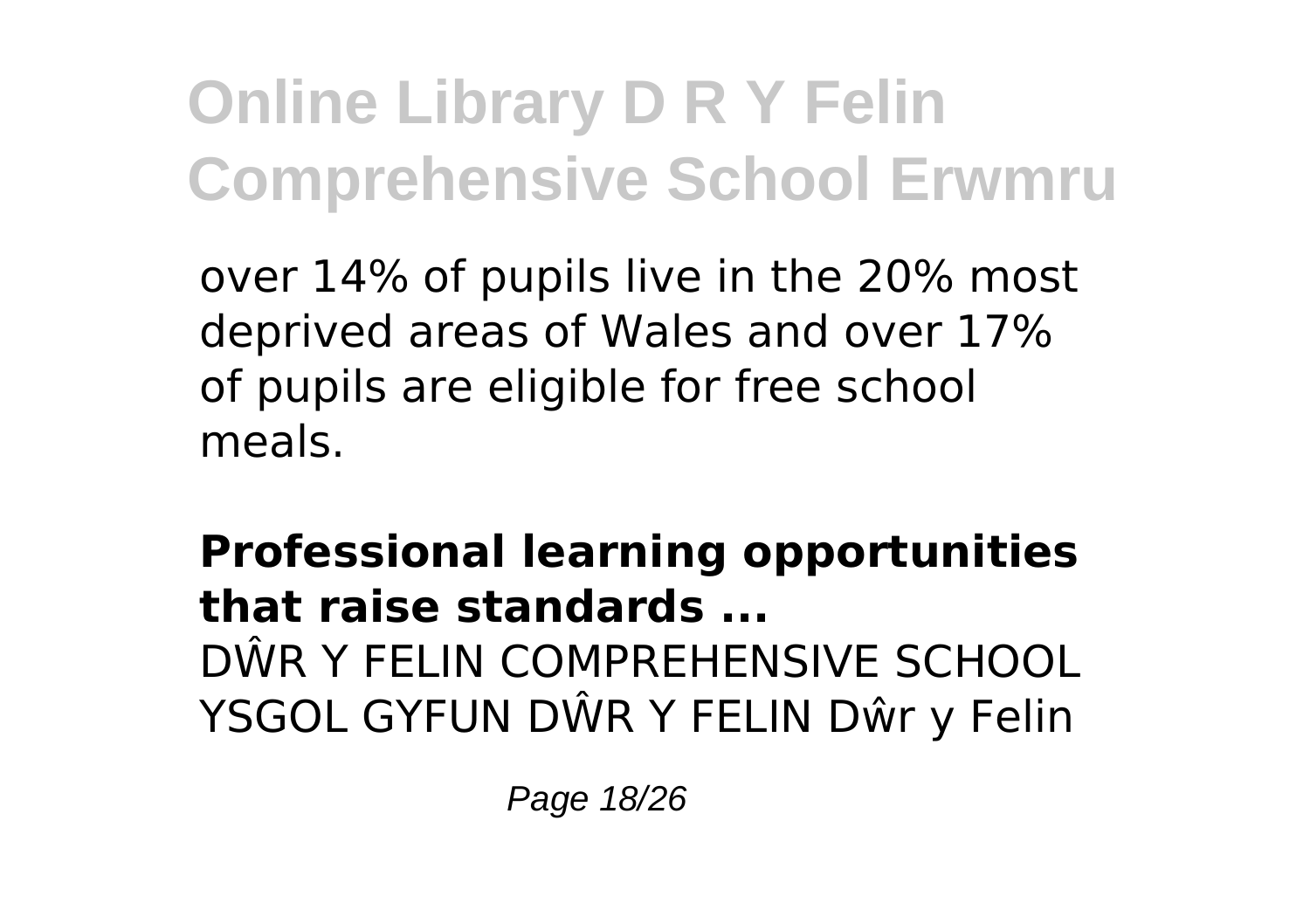Road Neath SA10 7RE Tel: 01639 635161 Fax: 01639 632142 dwryfelin@npt.school www.dwryfelinschool.org 25th September 2020 Dear Parent / Guardian, It is an important time for your child as they come towards the end of their primary education. Year 6 is both an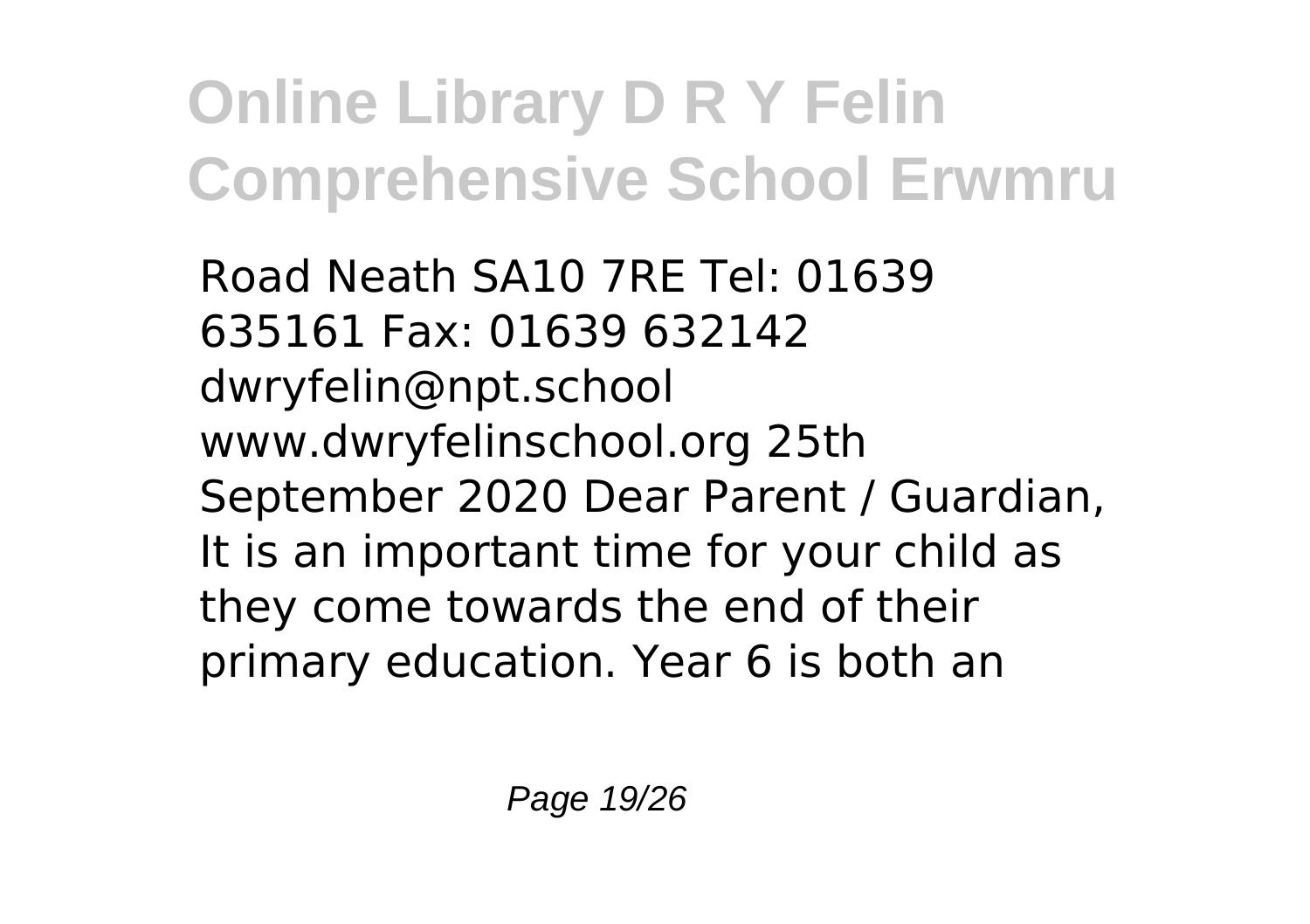### **DŴR Y FELIN COMPREHENSIVE SCHOOL YSGOL GYFUN DŴR Y FELIN**

**...**

Dwr Y Felin Comprehensive School is located in Neath and falls under the local authority of Neath Port Talbot. The type of establishment is welsh establishment . Dwr Y Felin Comprehensive School contact details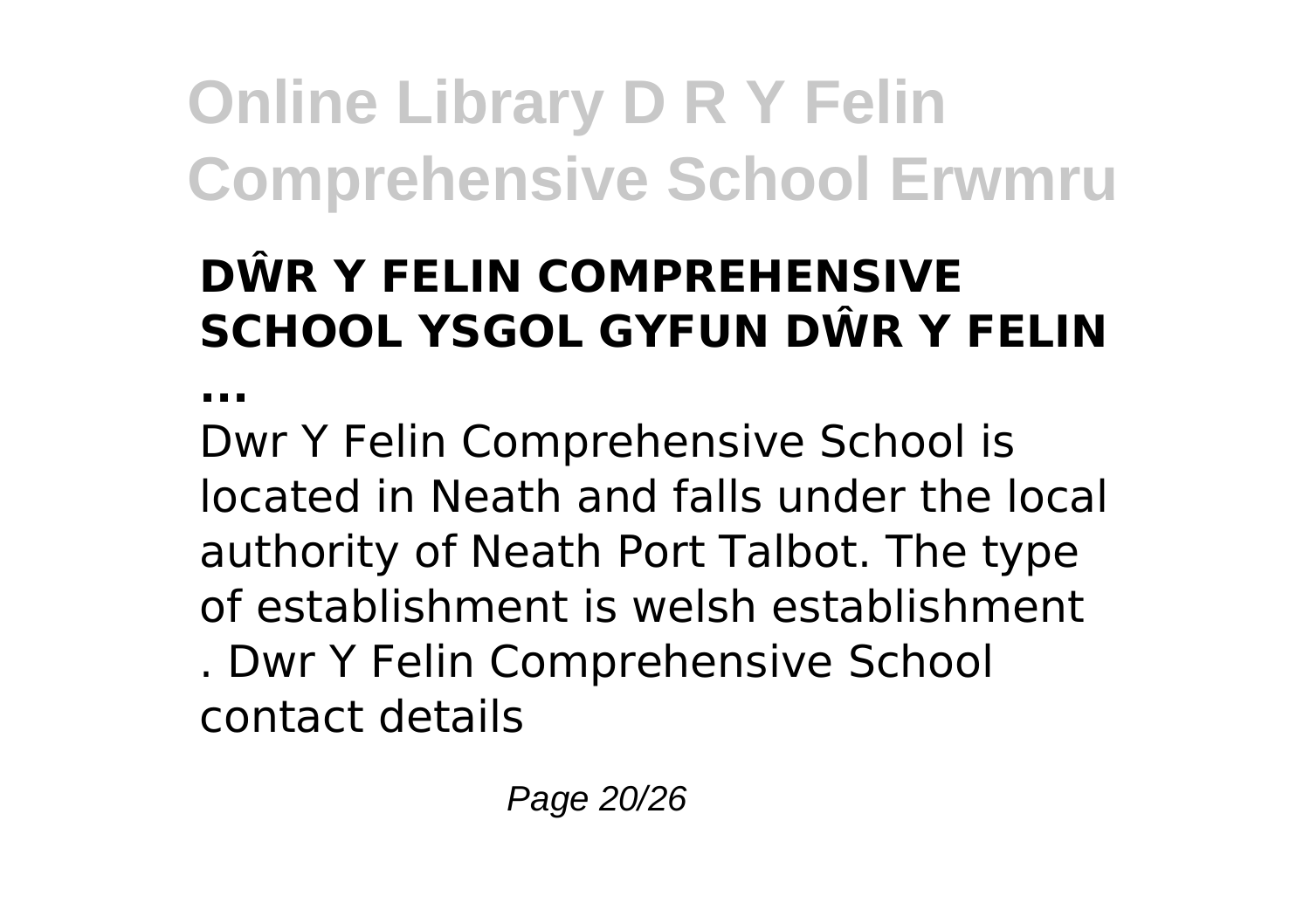### **Dwr Y Felin Comprehensive School (Neath) data** 301 Moved Permanently. nginx

### **www.hort.iastate.edu**

Fresh Creative Co. were commissioned by Dwr y Felin Comprehensive School to run a series of eight workshops for their

Page 21/26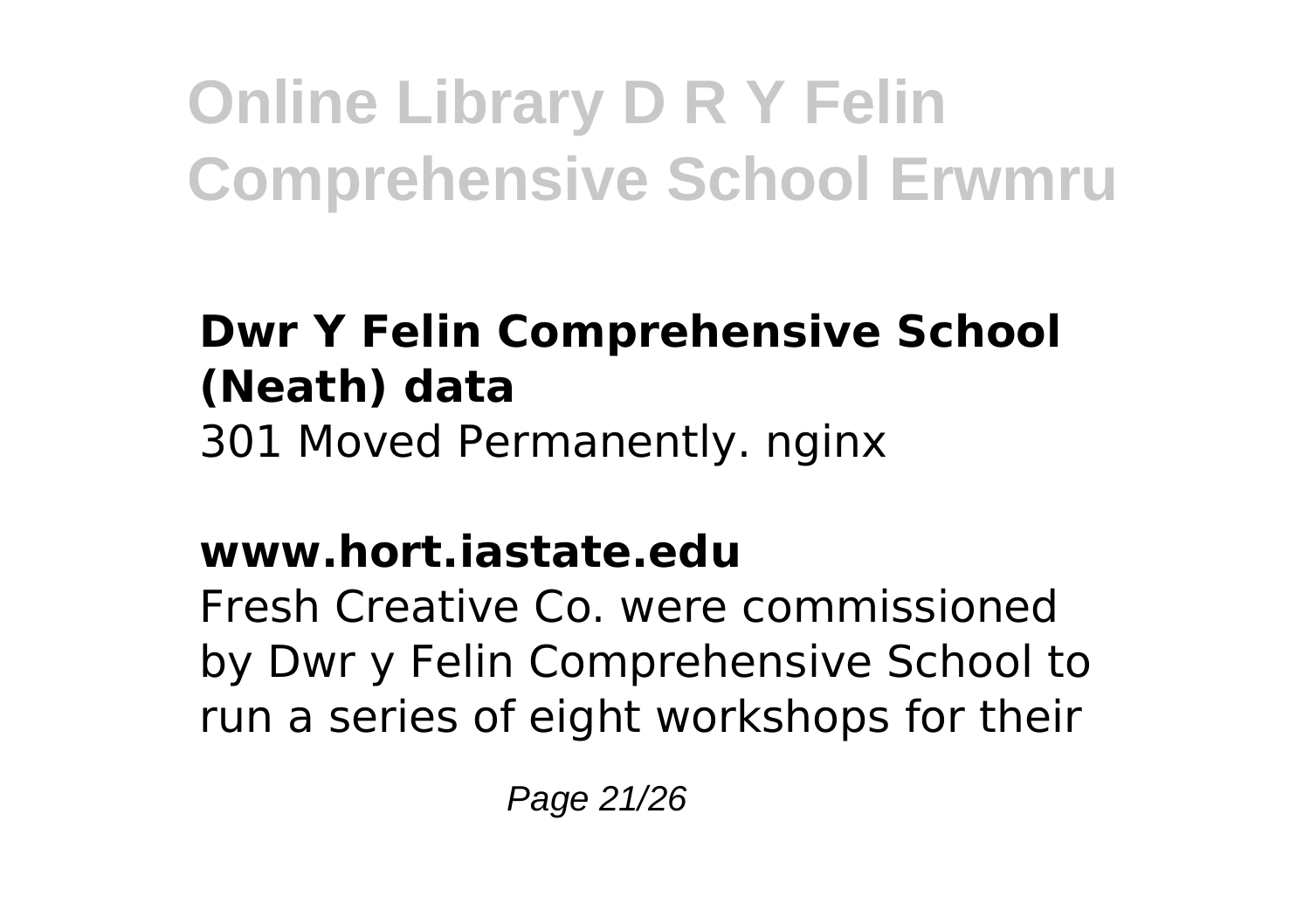students for a well-being day they were having.. The day would consist of 8 sessions, each lasting 45 minutes. We ran these sessions alongside other providers who ran their own sessions on all sorts of activities, which the students rotated through our the course of the day.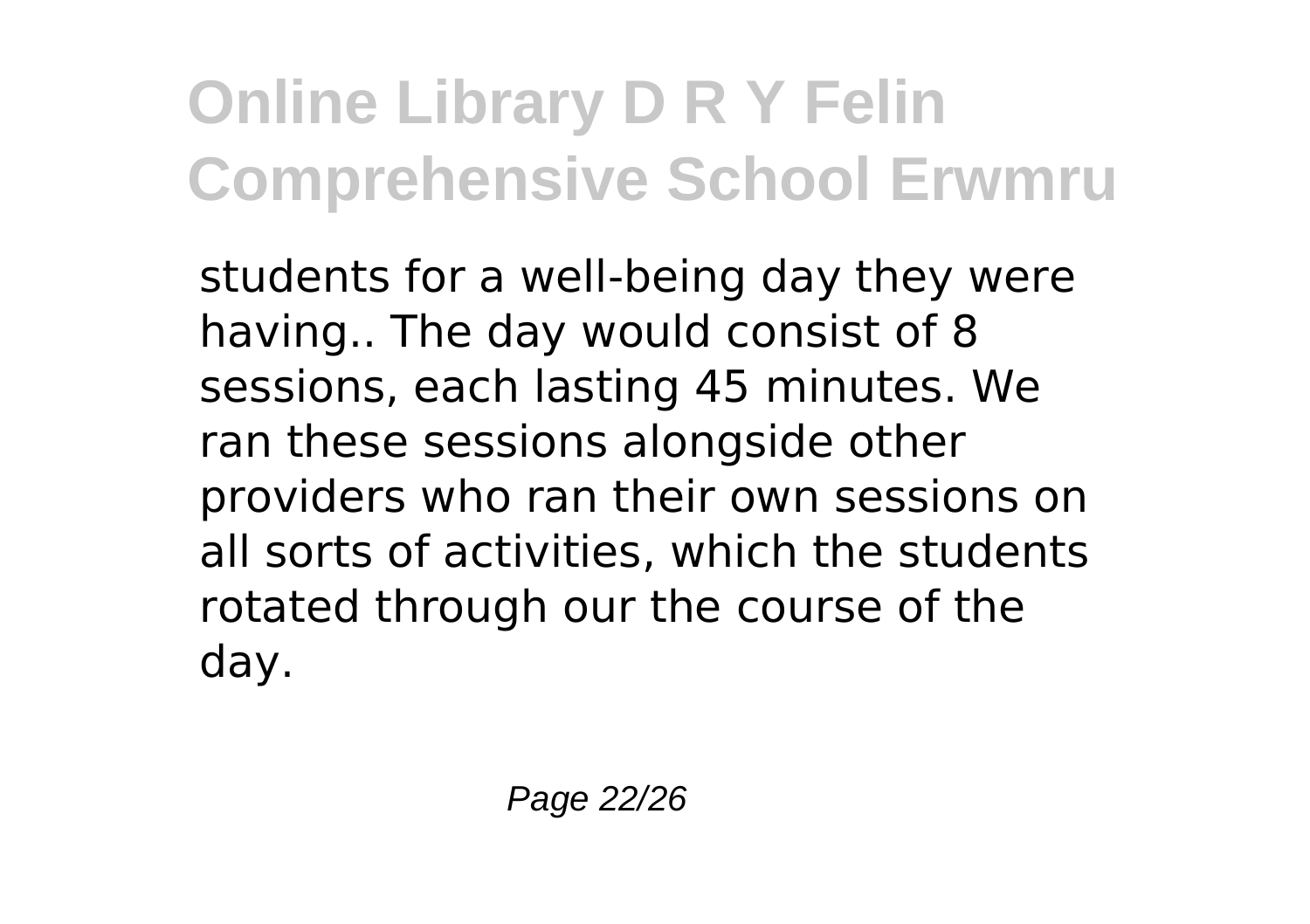#### **Dwr y Felin Comprehensive School - Fresh Creative Co**

More than 100 schools in Wales have remained closed following disruption caused by heavy snowfall and Storm Emma. Dwr y Felin Comprehensive School, in Neath, suffered water damage from a burst...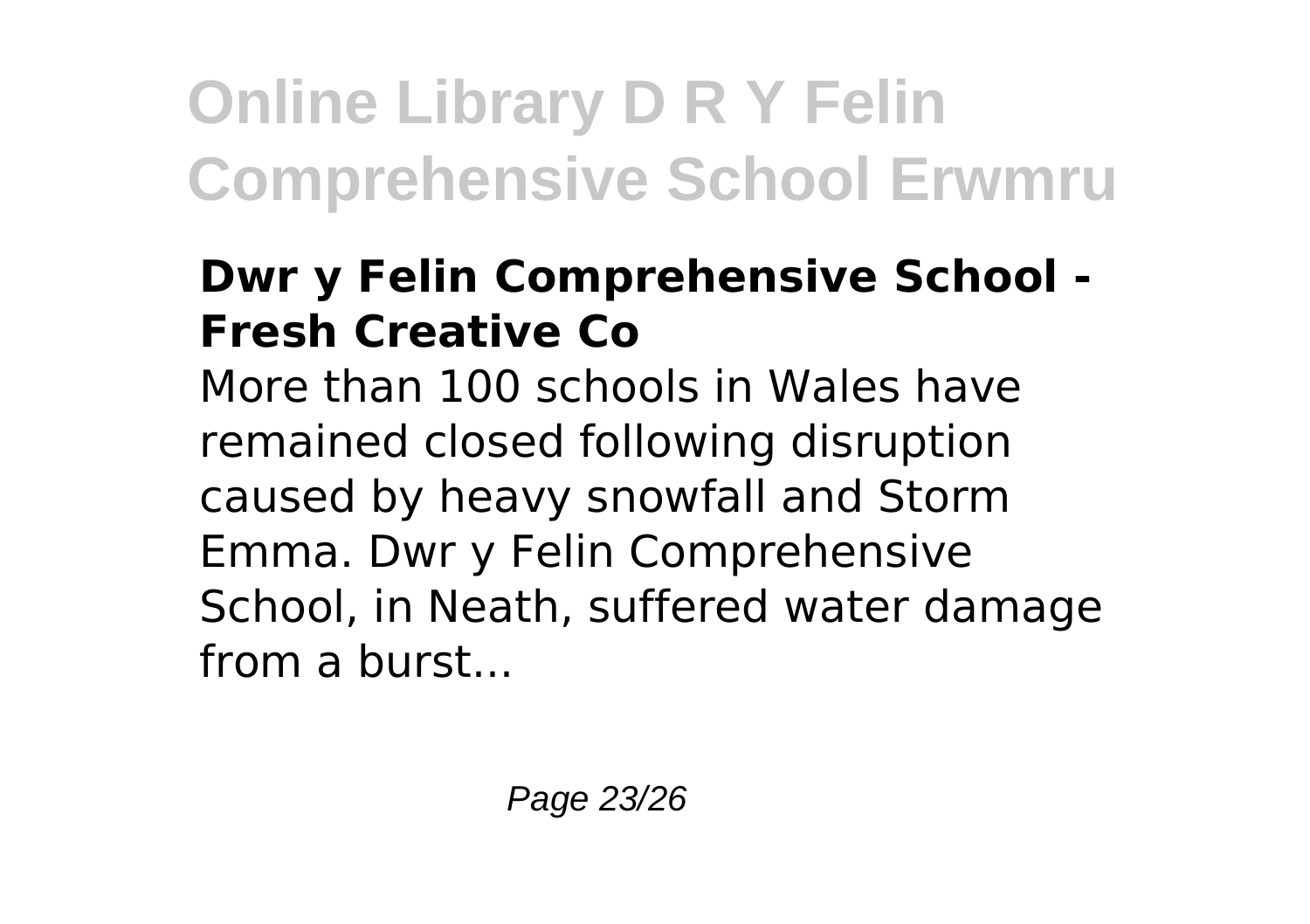#### **Burst pipe floods Dwr y Felin school classroom - BBC News**

Early life. Jenkins was born in Neath, where she and her sister Laura were raised by their parents Selwyn John and Susan.. She attended the Alderman Davies Church in Wales primary school in Neath, Dwr-y-Felin Comprehensive School and Gorseinon College. She

Page 24/26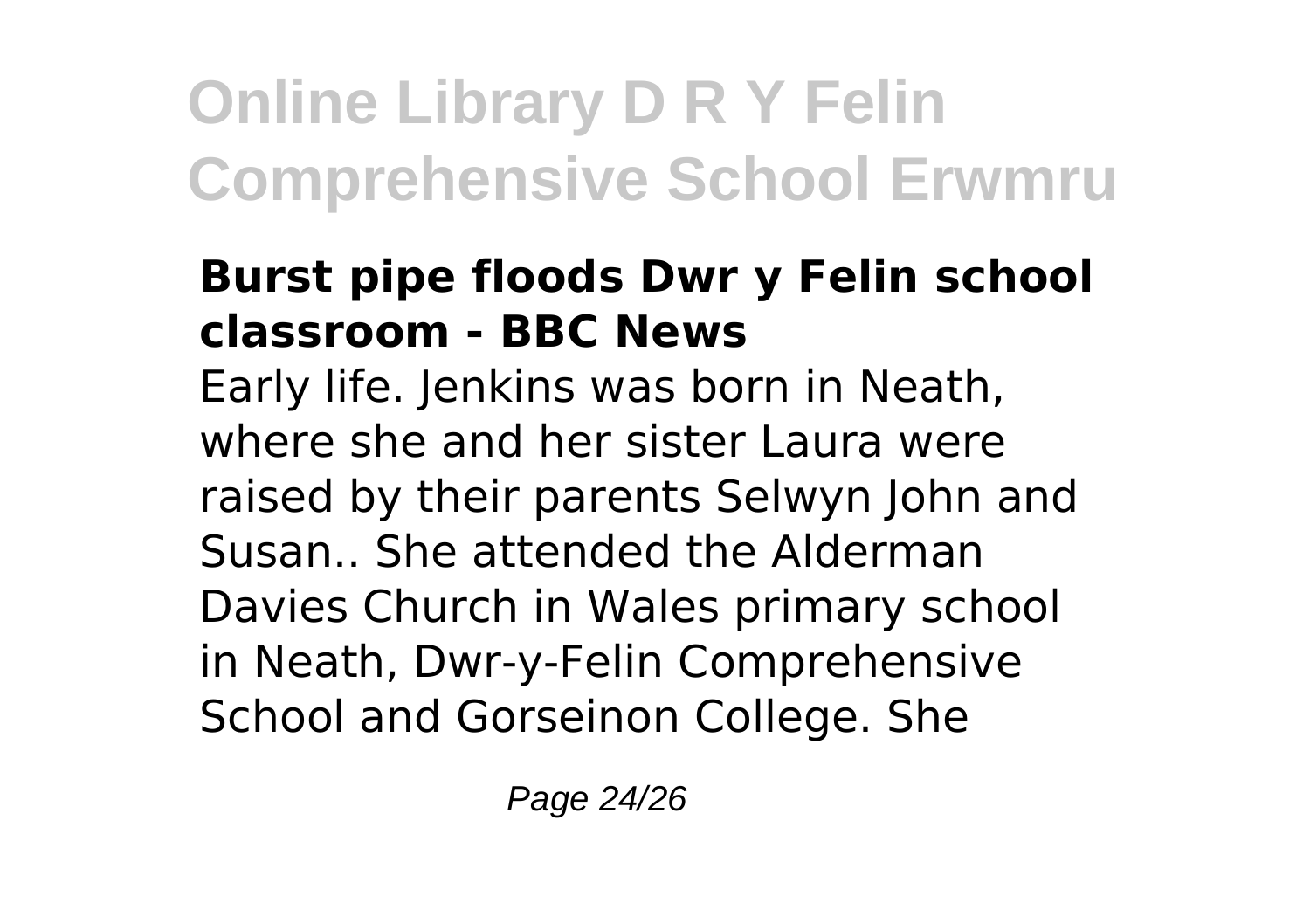received A grades in her GCSEs and A Levels and participated in productions such as Calamity Jane and Guys and Dolls.

Copyright code: d41d8cd98f00b204e9800998ecf8427e.

Page 25/26